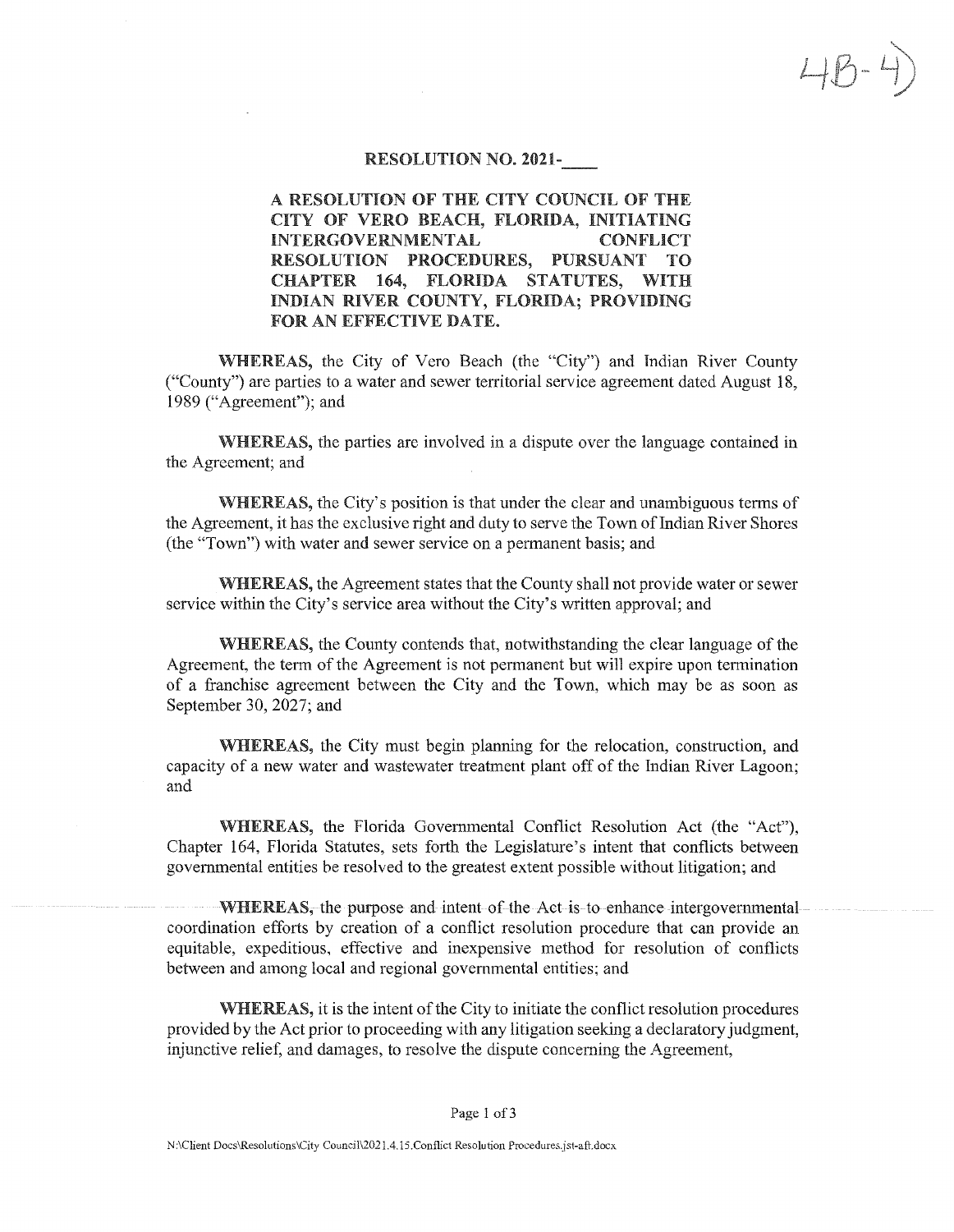# NOW, THEREFORE, BE IT RESOLVED BY THE CITY COUNCIL OF THE CITY OF VERO BEACH, FLORIDA, THAT:

### Section 1 - Adoption of "Whereas" clauses.

The foregoing "Whereas" clauses are hereby adopted and incorporated herein as forming the legislative findings, purpose, and intent of this Resolution.

### Section 2 - Initiating Intergovernmental Conflict Resolution Procedures.

The City of Vero Beach, Florida, hereby initiates the conflict resolution process pursuant to Chapter 164, Florida Statutes, regarding the term of the territory service agreement with the County of Indian River as it relates to the utility services to the Town of Indian River Shores and unincorporated areas of Indian River County. The City relies on the plain wording of the agreement in support of its position that the service territory for its water, sewer, and reuse water in the Town of Indian River Shores and other areas of unincorporated Indian River County is permanent.

## Section 3 - Notice.

Pursuant to Section 164,1052(1), Florida Statute, the City will send to the chief administrator of Indian River County, within five (5) days of the passage of this Resolution, a certified copy of the Resolution and a letter stating the nature of the conflict, the reason for initiating the conflict resolution process, the proposed date and location for the conflict assessment meeting, and suggestions regarding the officials who should be present at the conflict assessment meeting.

### Section 4 - Effective Date.

This Resolution shall become effective upon final adoption by the City Council.

#### \*\*\*\*\*\*\*\*\*\*\*\*\*\*\*\*\*\*\*\*\*\*\*\*\*\*

| This resolution was heard on the day of                  | $2021$ , after        |
|----------------------------------------------------------|-----------------------|
| which hearing it was moved for adoption by Councilmember |                       |
| seconded by Councilmember                                | and adopted by<br>the |
| following vote of the City Council:                      |                       |
| Mayor Robert Brackett                                    |                       |
| Vice-Mayor Rey Neville                                   |                       |
| Councilmember Honey Minuse                               |                       |
| Councilmember Bob McCabe                                 |                       |
| Councilmember Richard Winger                             |                       |

#### Page 2 of 3

N:\Client Docs\Resolutions\City Counci!\2021.4.15.Conflict Resolution Procedures.jst-aft.docx